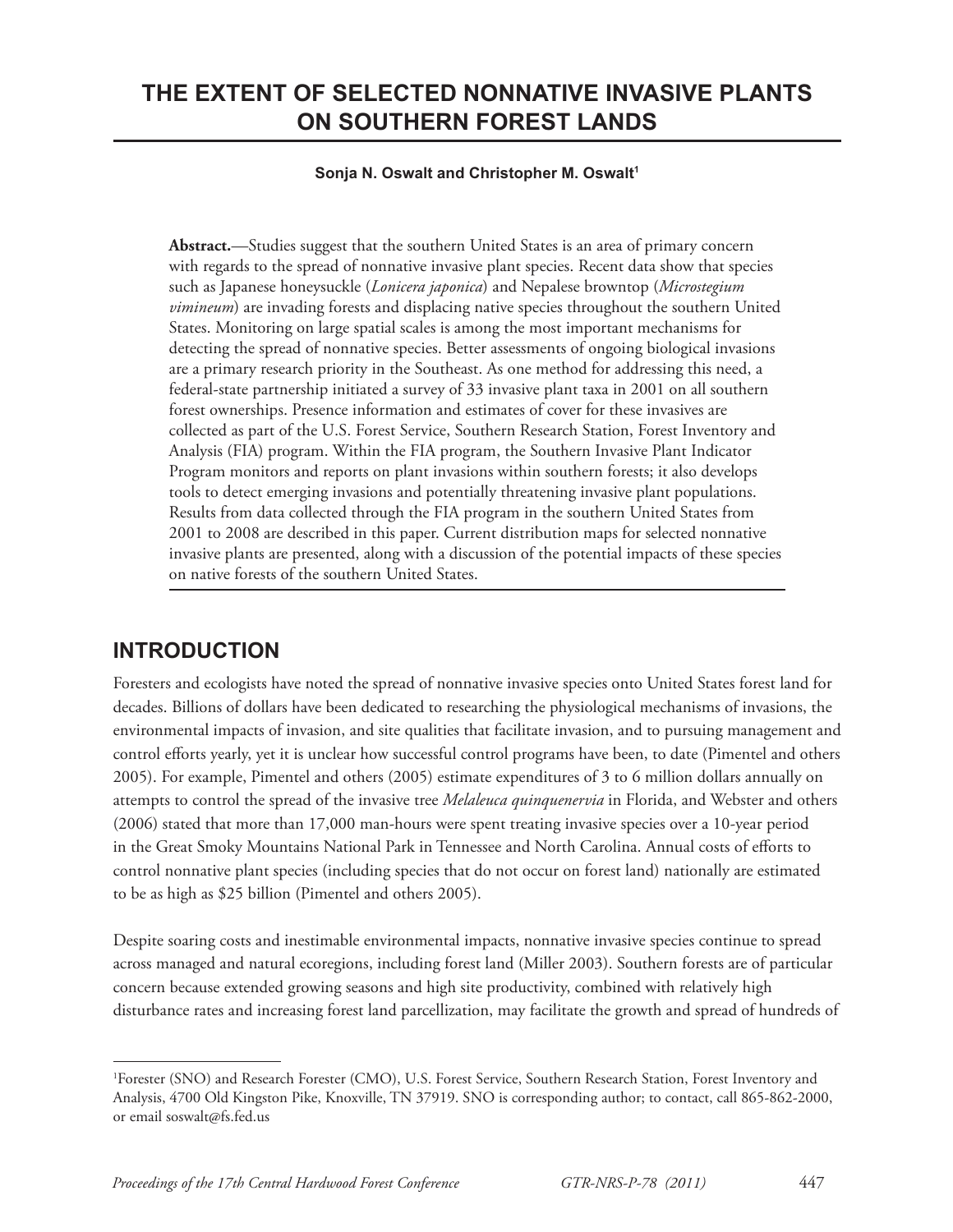potentially noxious plants. Of the 31 terrestrial plants included on "100 of the World's Worst Invasive Alien Species" (Lowe and others 2000), 23 occur in the southern states. The U.S. Department of Agriculture, Forest Service (USFS) recognizes 53 noxious species that are deemed currently problematic and widespread enough on southern U.S. forest land to warrant constant monitoring through the USFS Southern Research Station (SRS) Forest Inventory and Analysis (FIA) program (USFS 2007).

Working with state forestry agents throughout the South, SRS-FIA began monitoring nonnative invasive plant species (NNIPS) in 2001 in response to a growing desire to track potential forest health threats on U.S. forest land. No other program in the United States provides a mechanism for monitoring the spread of common invasive species across both public and private lands on a regularly updated basis. The survey of invasive plant species was added to the timber resource surveys conducted since the 1930s. The NNIPS selected for survey are regionally recognized exotic pest trees, shrubs, vines, grasses, canes, forbs, and ferns known to invade interior forest stands and forest edges, canopy gaps, or stream-sides. SRS-FIA's Southern Invasive Plant Indicator Program (SIPIP) uses NNIPS presence information and estimates of cover to monitor and report on plant invasions within southern forests. Taking a proactive approach, SIPIP also develops tools to detect emerging invasions and potentially problematic invasive plant populations. This paper describes current results from data collected through the FIA program in the southern United States. from 2001 to 2008. The paper shows the current distribution of selected nonnative invasive plants, along with discussing the potential impacts of these species on Southern forests.

# **STUDY AREA**

The Southern Research Station FIA program collects data on public and private land in 13 southern states and U.S. Territories: Alabama, Arkansas, Florida, Georgia, Kentucky, Louisiana, Mississippi, North Carolina, Oklahoma, South Carolina, Tennessee, Texas, the U.S. Virgin Islands, and Puerto Rico. This paper includes data collected from 2001 to 2007 in all of the above except west Texas, Oklahoma, the U.S. Virgin Islands, and Puerto Rico. Collection dates for each state were: Alabama (2001 to 2005), Arkansas (2000 to 2005), Florida (2002 to 2007), Georgia (2005 to 2007), Kentucky (2000 to 2004), Louisiana (2001 to 2005), Mississippi (2006), North Carolina (2003 to 2007), South Carolina (2002 to 2006), Tennessee (2000 to 2004), east Texas (2004 to 2008), and Virginia (2002 to 2007).

# **METHODS**

Field methods for the basic FIA program are well documented and interested users may refer to the SRS National Core Field Guide (USFS 2007) or to Bechtold and Patterson (2005) for detailed methodology. Briefly, the FIA program utilizes a nationally consistent systematic random sampling technique to locate sampling plots at three different geographic scales, referred to as "Phases." Phase 1 assigns points to land-use strata to determine the amount of forest land in a sample area while reducing sample variance by grouping like units (Bechtold and Patterson 2005). Phase 2, a subset of the Phase 1 points, consists of field-visit plots at a scale of roughly one plot to every 6,000 acres. Data collected on Phase 2 plots include all FIA National Variables, along with regional variables assigned to answer specific monitoring needs. The NNIPS survey is included among the regionally collected Phase 2 variables for the southern United States. Phase 3 plots are a subset of Phase 2 plots and receive additional, intensive sampling for certain forest health variables not discussed in this paper.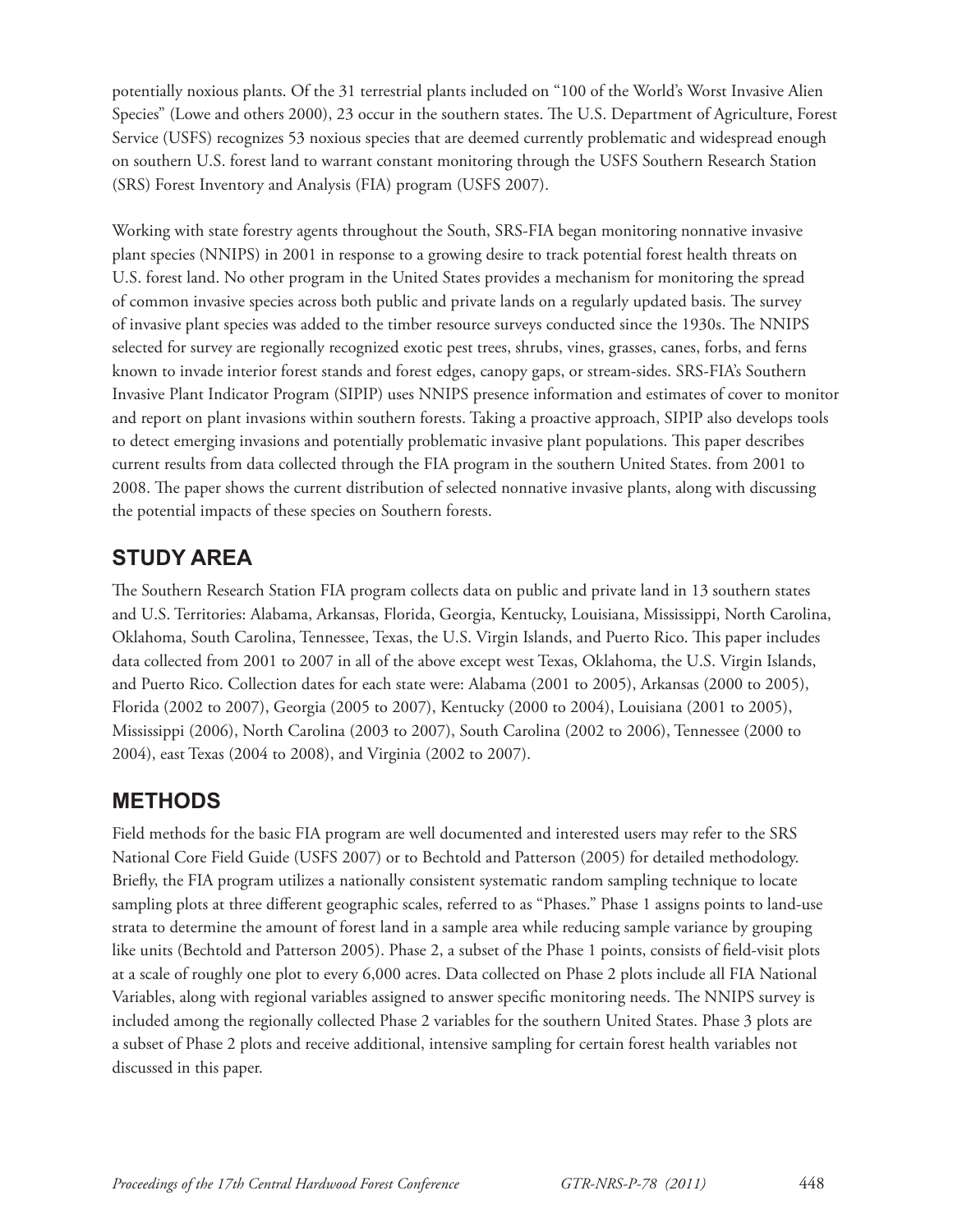Phase 2 plots consist of four 1/24-acre subplots located approximately 120 feet apart at 120-, 240-, and 360-degree azimuths from a central subplot. In addition to a suite of mensuration variables, SRS-FIA collects information on nonnative plants on each subplot. Up to four nonnative invasive plants from a predetermined list of species known to be problematic in the South are recorded on the forested portion of each subplot (Table 1). In addition to presence/absence of up to four species, field personnel are instructed to select a range of abundance (in the form of percent cover) of each nonnative invasive plant recorded on the subplot. Percent cover categories are: Trace <01 percent; 1-10 percent; 11-50 percent; 51-90 percent; 91-100 percent. In the winter, personnel are instructed to treat percent cover values as though plants were in leaf-on condition. SRS-FIA collects regular mensuration data (e.g., height, diameter at breast height) on any NNIPS trees found on each subplot if the species is part of the SRS-FIA tree species measurement list. For a complete list of trees measured by SRS-FIA, see the Forest Inventory and Analysis SRS Core Field Guide: Volume 1: Field Data Collection Procedures for Phase 2 Plots (USFS 2007). Values from the field are transmitted to the SRS-FIA office, where they are processed through the National Information Management System.

Distribution maps for this paper were created by grouping all inventoried invasive species into their respective life-forms, and plotting presence/absence of an invasive species in a Phase 2 plot by life-form using a geographic information system. We also identified the overall number of Phase 2 plots in which each invasive species occurred to examine the extent of invasion across the South. A total of 33,534 forested plots were sampled.

## **RESULTS FROM THE SOUTHERN INVASIVE PLANT INDICATOR PROGRAM**

The SRS-FIA program includes 12 invasive trees on the SIPIP survey list. Six of those trees are inventoried only in Florida. Invasive trees, as a life-form, were spread fairly evenly across the southern United States, with some dense concentrations along the Gulf Coast in east Texas, Louisiana, and Mississippi, where Chinese tallowtree (*Triadica sebifera*) is particularly problematic (Fig. 1a, Fig. 2). Chinese tallowtree was detected in more plots than any other invasive tree species, followed by tree-of-heaven (*Ailanthus altissima*), mimosa (*Albizia julibrissin*), and Chinaberry (*Melia azedarach*) (Fig. 2).

Shrubs are more densely concentrated across the South than are trees, particularly from the eastern bank of the Mississippi River across to the Atlantic Coastal Plain (Fig. 1b). Chinese and European privets (*Ligustrum* spp.) are by far the most common invasive shrubs, becoming fairly ubiquitous on forest land from Tennessee and Arkansas south to northern Florida (Fig. 3). Nonnative roses (Rosa spp.), particularly multiflora rose (*Rosa multiflora*), are problematic from Tennessee north through Kentucky and into western Virginia, while Brazilian pepper (*Schinus terebinthifolius*) is the most common invasive shrub in the Florida peninsula.

Vines are the most common invasive life-form detected by SRS-FIA in the southern United States and are present throughout the entire southeastern forested landscape north of Florida (Fig. 1c). Japanese honeysuckle (*Lonicera japonica*) is the most widespread invasive vine in forests in the entire Southeast, and occupies 55 times the number of FIA plots as the next most common invasive vine, kudzu (*Pueraria montana*, Fig. 4). In fact, Japanese honeysuckle is the single most common invasive species across all life forms in the Southeast.

Invasive grasses occupy fewer FIA plots than trees, shrubs, or vines, but are still commonplace in forests, particularly in Tennessee, Kentucky, and Virginia (Fig. 1d). The most commonly detected grasses on forest land were tall fescue (*Lolium arundinaceum*) and Nepalese browntop (*Microstegium vimineum*) (Fig. 5).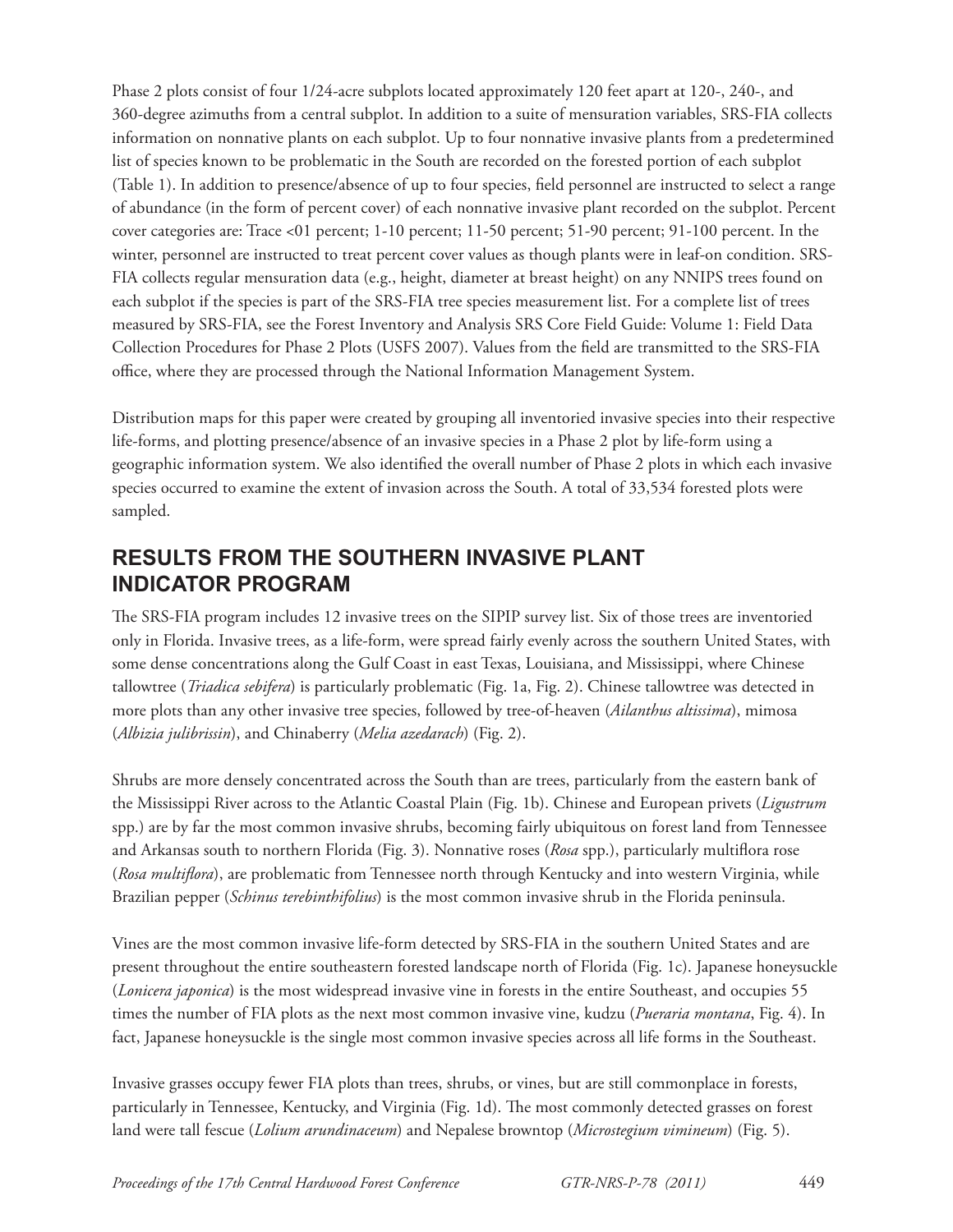**Table 1.—Southern Research Station Forest Inventory and Analysis (SRS-FIA) Nonnative Invasive**  Plants monitoring list. Each species is monitored on all standard SRS-FIA field plots. Species are **grouped by life-forms, and were compiled from State and Federal noxious plant lists.**

| Common Name                                    | <b>Scientific Name</b>                            |
|------------------------------------------------|---------------------------------------------------|
| <b>Trees</b>                                   |                                                   |
| Australian pine                                | Casuarina equisetifolia                           |
| Camphor tree                                   | Cinnamomium camphora                              |
| Carrotwood                                     | Cupaniopsis anacardioides                         |
| Chinaberry                                     | Melia azedarach                                   |
| Chinese tallowtree                             | Triadica sebifera, Sapium sebiferum               |
| Java plum                                      | Syzygium cumini                                   |
| Melaleuca                                      | Melaleuca quinquenervia                           |
| Mimosa, silktree                               | Albizia julibrissin                               |
| Princesstree, Royal Paulownia<br>Russian olive | Paulownia tomentosa                               |
| Schefflera                                     | Elaeagnus angustifolia<br>Schefflera actinophylla |
| Tree-of-heaven                                 | Ailanthus altissima                               |
| <b>Shrubs</b>                                  |                                                   |
| Autumn olive                                   | Elaeagnus umbellate                               |
| <b>Bush honeysuckles</b>                       | Lonicera spp.                                     |
| Chinese / European privet                      | Ligustrum sinense / L. vulgare                    |
| Coral ardisia                                  | Ardisia crenata                                   |
| Japanese / glossy privet                       | Ligustrum japonicum / L. lucidum                  |
| Lantana                                        | Lantana camara                                    |
| Nonnative roses                                | Rosa spp.                                         |
| Sacred bamboo, nandina                         | Nandina domestica                                 |
| Silverthorn, thorny olive                      | Elaeagnus pungens                                 |
| Winged burning bush                            | Euonymus alata                                    |
| <b>Vines</b>                                   |                                                   |
| Cat's-claw vine                                | Macfadvena ungis-cati                             |
| Chinese / Japanese wisteria                    | Wisteria sinensis / W. floribunda                 |
| English ivy                                    | Hedera helix                                      |
| Japanese honeysuckle                           | Lonicera japonica                                 |
| Kudzu                                          | Pueraria Montana var. Iobata                      |
| Nonnative vincas, periwinkles                  | Vinca minor / V. major                            |
| Nonnative yams                                 | Dioscorea bulbifera / D. oppositifolia            |
| Oriental or Asian bittersweet                  | Celastrus orbiculatus                             |
| Rosary pea                                     | Abrus precatorius                                 |
| Skunk vine                                     | Paederia foetida                                  |
| Wintercreeper                                  | Euonymus fortunei                                 |
| <b>Grasses</b>                                 |                                                   |
| Chinese silvergrass                            | Miscanthus sinensis                               |
| Cogongrass<br>Giant reed                       | Imperata cylindrica<br>Arundo donax               |
| Napier grass                                   | Pennisetum purpureum                              |
| Nepalese browntop                              | Microstegium vimineum                             |
| Nonnative bamboos                              | Phyllostachys spp. / Bambus spp.                  |
| Tall fescue                                    | Lolium arundinaceum                               |
| <b>Herbs</b>                                   |                                                   |
| Chinese lespedeza                              | Lespedeza cuneata                                 |
| Garlic mustard                                 | Alliaria petiolata                                |
| Hairy indigo                                   | Indigofera hirsuta                                |
| Shrubby lespedeza                              | Lespedeza bicolor                                 |
| Tropical soda apple                            | Solanum viarum                                    |
| <b>Ferns</b>                                   |                                                   |
| Japanese climbing fern                         | Lygodium japonicum                                |
| Old world climbing fern                        | Lygodium microphyllum                             |
| Sword fern                                     | Nephrolepis cordifolia                            |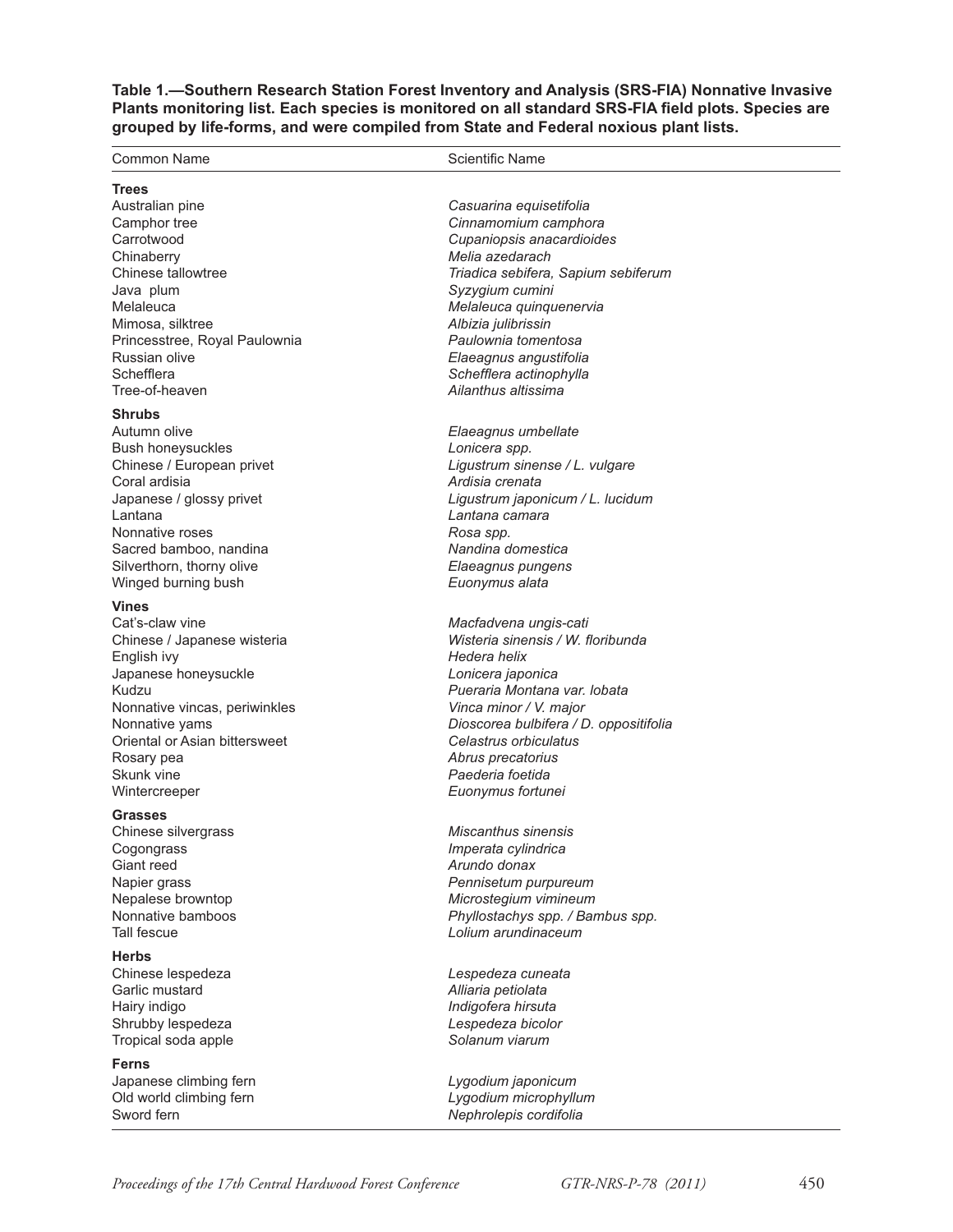

Figure 1.—Forest Inventory and Analysis plots containing invasive species in six life-forms from the FIA invasive species list in the southern United States (plot locations are approximate): (a) Trees, (b) Shrubs, (c) Vines, (d) Grasses, (e) Herbs, (f) Ferns. (Figure 1 continued on next page.)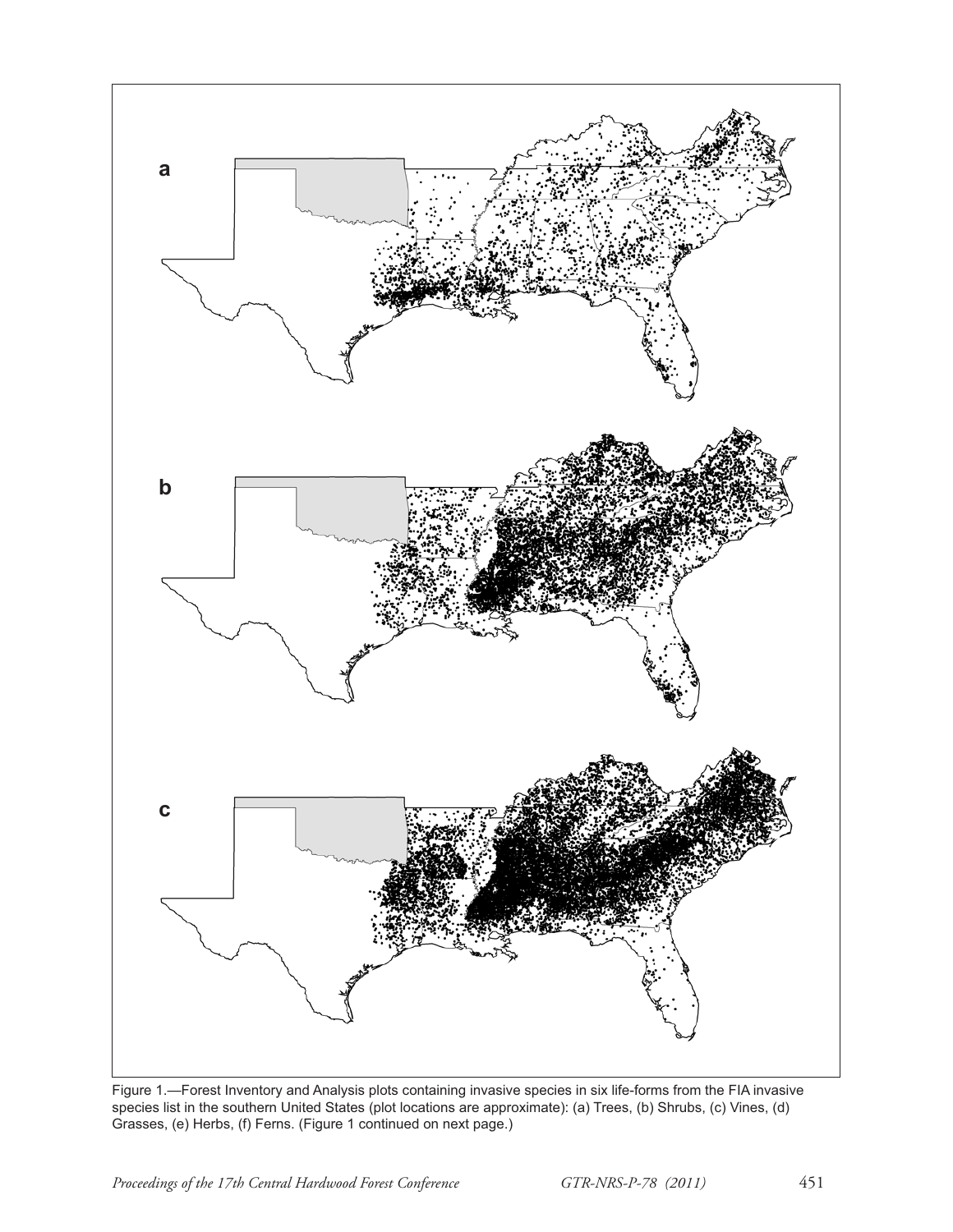

Figure 1 (continued).—Forest Inventory and Analysis plots containing invasive species in six life-forms from the FIA invasive species list in the southern United States (plot locations are approximate): (a) Trees, (b) Shrubs, (c) Vines, (d) Grasses, (e) Herbs, (f) Ferns.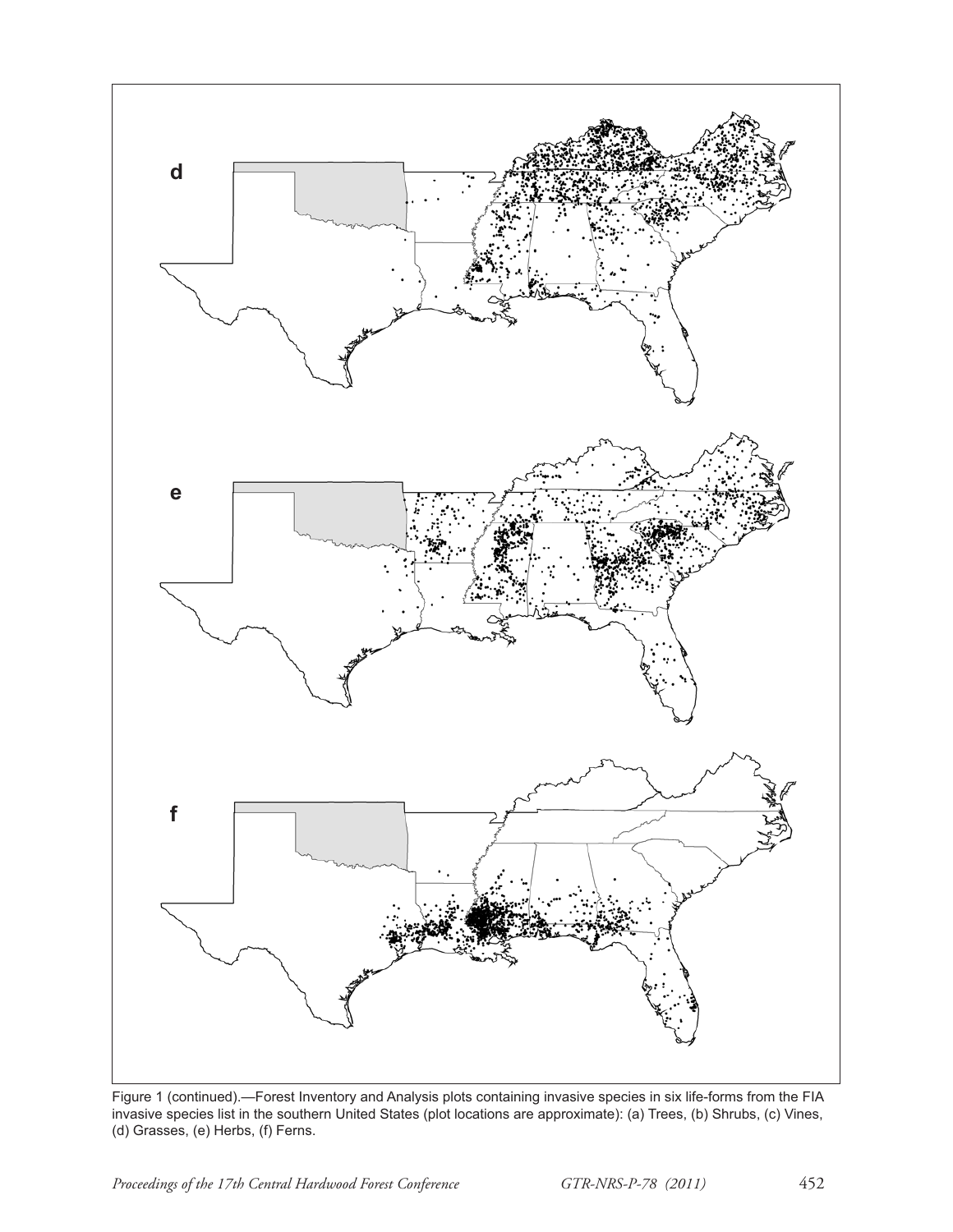

Figure 2.—Number of FIA plots containing invasive trees by species name. Plot counts are given at the end of each bar.



Figure 3.—Number of FIA plots containing invasive shrubs by species name. Plot counts are given at the end of each bar.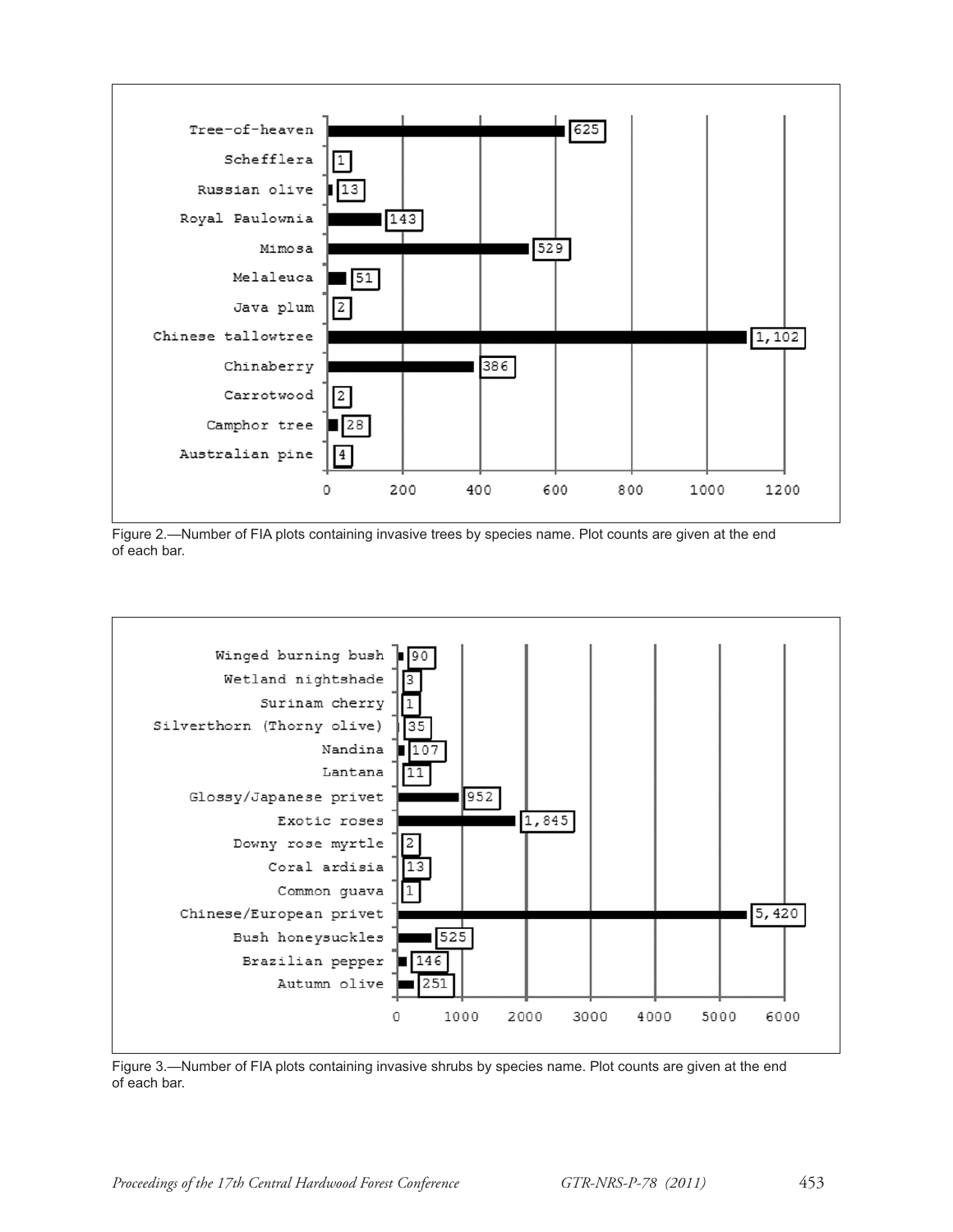

Figure 4.—Number of FIA plots containing invasive vines by species name. Plot counts are given at the end of each bar.



Figure 5.—Number of FIA plots containing invasive grasses by species name. Plot counts are given at the end of each bar.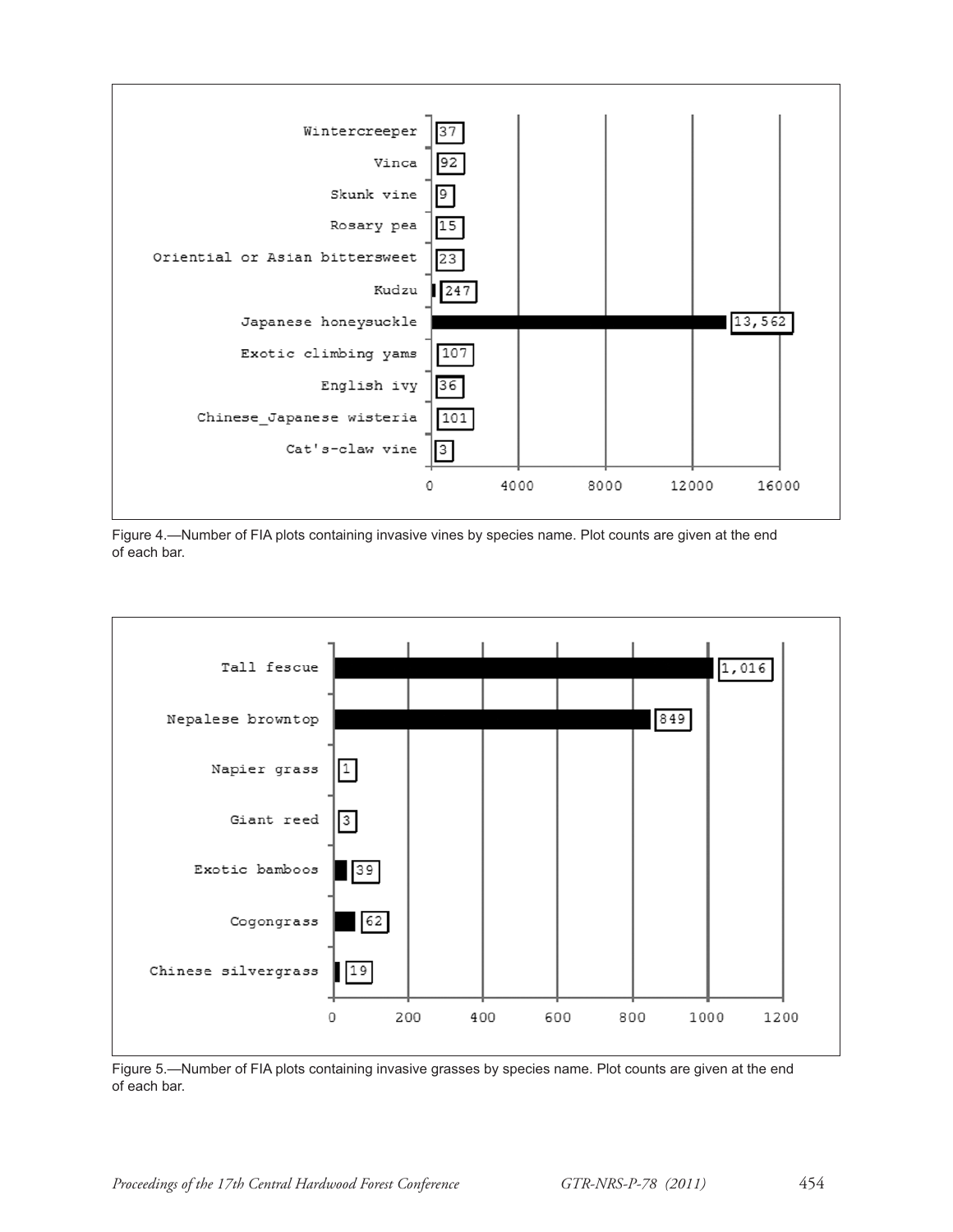Invasive herbs were not uniformly distributed across the South. Spatial aggregations tended to follow particular landscape features like roads or rivers (Fig. 1e). Lespedezas (*Lespedeza bicolor* and *L. cuneata*) were the herbs most commonly detected in the South, though garlic mustard (*Alliaria petiolata*) detection increased in the northernmost reaches of Kentucky and Virginia (Fig. 6).

Most nonnative invasive ferns do not survive the winter in areas outside the subtropical south. Therefore, it is not surprising that invasive ferns were most likely to be detected in forested plots of the Deep South (Fig. 1f). Japanese climbing fern (*Lygodium japonicum*) is the only species SRS-FIA monitors on forest land outside of Florida and not surprisingly, it was the most commonly detected invasive fern (Fig. 7).

# **OVERVIEW OF ONLINE PRODUCTS**

The SIPIP team has utilized the SRS-FIA data to populate two publicly accessible online products, to date. The Nonnative Invasive Plant data tool (http://srsfia2.fs.fed.us/nonnative\_invasive/Southern\_Nonnative\_ Invasives.htm) provides user access to the raw subplot data collected in the field. The data have been compiled by state and species of interest, but has not been expanded to population levels. Users may select individual states or species to view tables of total species by subplot counts by county. Further drill-down selections allow users to access complete tables with state, county, plot, subplot, species, percent cover values, and control numbers used to link the NNIPS data with FIA field data obtained from other online sources. The raw tables provide subplot proportion information that users can apply to FIA plot data to expand NNIPS populations to large areas.



Figure 6.—Number of FIA plots containing invasive herbs by species name. Plot counts are given at the end of each bar.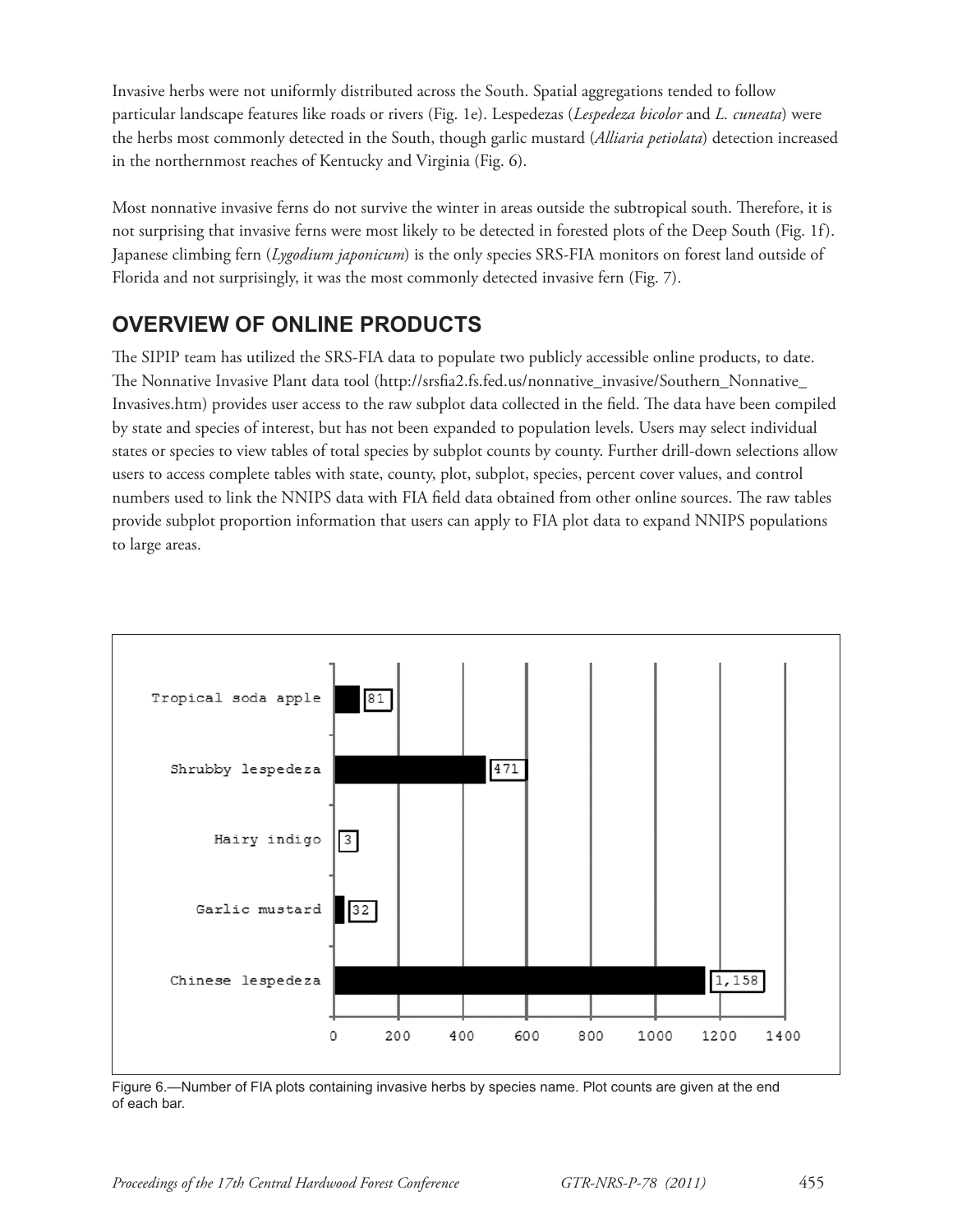

Figure 7.—Number of FIA plots containing invasive ferns by species name. Plot counts are given at the end of each bar.

In addition to the NNIPS data tool, the SIPIP team has created a series of Southern Invasive Plants Maps, which are southwide depictions of NNIPS detected in the most recent survey period available for each state (http://srsfia2.fs.fed.us/data\_center/data\_mapping.shtml). Species are grouped by life-form, and users may select a species to view chloropleth maps that depict the percentage of forested subplots containing that particular species in each county. These maps are useful for visualizing the extent and degree of infestation of a particular species across multiple states.

## **IMPLICATIONS**

The latest surveys conducted by SRS-FIA illustrate how widespread nonnative plant invasions are on forests throughout the South. Japanese honeysuckle, originally introduced as an ornamental plant in the 1800s (and still sold and planted as an ornamental and for deer browse) is the most common of all forest-invasive nonnative species detected by SRS-FIA in the southern United States. Though the leaves, fruit, and nectar from Japanese honeysuckle are used by many wildlife species and insects, the species poses a threat to native plants and trees through competition, and may lower species diversity in areas where it has become established (Dillenburge and others 1993, Yurkonis and others 2005).

Chinese tallowtree, the most common tree species detected on SRS-FIA plots, encroaches on native coastal prairies and freshwater marshes in many southern states, including east Texas, Louisiana, and Mississippi, threatening conversion to near-monoculture forest land and disrupting entire ecosystems (Bruce and others 1995). A recent study conducted by Oswalt (in press) documented a Chinese tallowtree population expansion of more than 500 percent in Louisiana from 1991 to 2005, with similar increases of 445 percent in Mississippi from 1994 to 2006 and 174 percent in east Texas.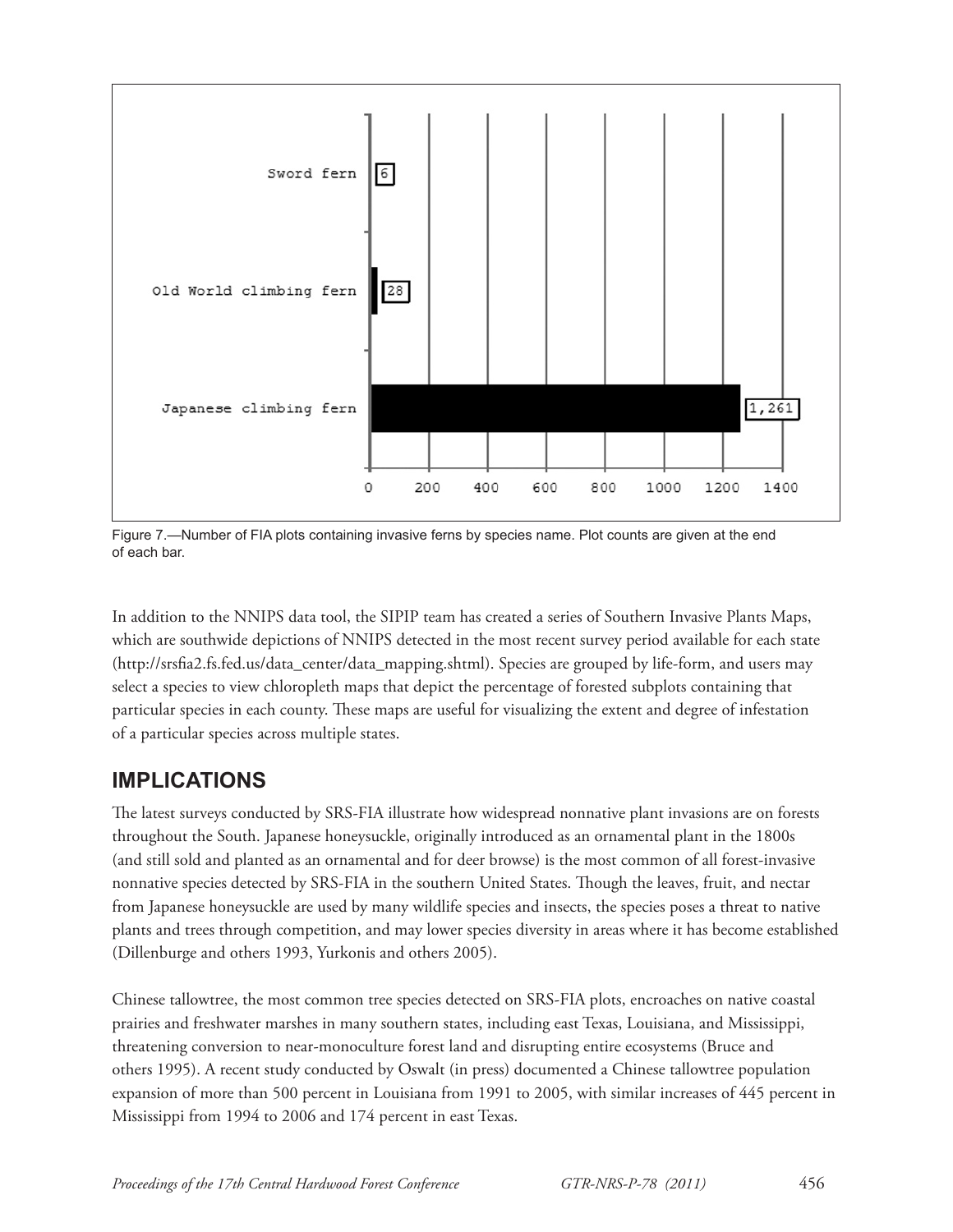Chinese and European privets, both introduced as ornamental species and now widespread in forests throughout the Southeast, have the potential to severely impact forest understory species diversity and limit tree regeneration in invaded sites (Merriam and Feil 2002). While privets were once touted as important winter food for white-tailed deer in some areas (Stroymayer and others 1998), few (if any) studies exist that compare the relative value of privet as habitat and forage to the value of native species that evolved in conjunction with the wildlife species inhabiting the Southeast (Graham 2002). Furthermore, no studies appear to document the impacts of privet establishment in forests on habitat specialists who utilize native understory structure and components.

Like many nonnative invasive species, the impacts of the most common nonnative forest-invasive herb, Chinese lespedeza, are not well documented. Deep taproots and allelopathic characteristics enable the species to compete successfully against native species (Stevens 2002). However, most studies of the species have been conducted in grasslands and other open spaces, where it is most likely to colonize and become highly invasive. Thus, further research regarding the impacts of the species in forested conditions is necessary.

The second most common forest-invasive nonnative grass, Nepalese browntop, has been shown to impact species diversity and native woody species density in hardwood forests in the Southeast (Oswalt and others 2007). Similarly, Adams and Engelhardt (2009) found that Nepalese browntop impacted plant community structure in a way that could have long-term repercussions for site diversity.

Nonnative invasive ferns are problematic primarily in the Deep South. The most common species detected in forest areas by SRS-FIA, Japanese climbing fern, has the ability to grow over plants and trees much like kudzu, smothering native species and reducing plant diversity (Minogue and others 2009).

All of the nonnative species mentioned in detail above are continuing to spread across the southeastern United States, and much research is still needed to understand the full impact they are having on forest ecosystems and the wildlife associated with those systems. The NNIPS data and mapping tools identified, described, and exemplified in this paper provide a mechanism for monitoring these species through time and space. In addition, users have the ability to link the data to other SRS-FIA plot-level data, which could provide researchers with tools necessary to better understand the impacts of nonnative invasive species at a large scale.

# **ACKNOWLEDGMENTS**

The authors wish to thank the U.S. Department of Agriculture, Forest Service, Southern Research Station for the funding to complete this work. Thanks are also due Ted Ridley and Dumitru Salajanu for their work on the NNIPS database and tools. We are deeply appreciative of the efforts of all SRS-FIA field personnel in collecting the data, as well.

# **LITERATURE CITED**

- Adams, S.N.; Engelhardt, K.A.M. 2009. **Diversity declines in** *Microstegium vimineum* **(Japanese stiltgrass) patches.** Biological Conservation. 142: 1003-1010.
- Bechtold, W.A.; Patterson, P.L., eds. 2005. **The enhanced Forest Inventory and Analysis program national sampling design and estimation procedures.** Gen. Tech. Rep. SRS-80. Asheville, NC: U.S. Department of Agriculture, Forest Service, Southern Research Station. 85 p.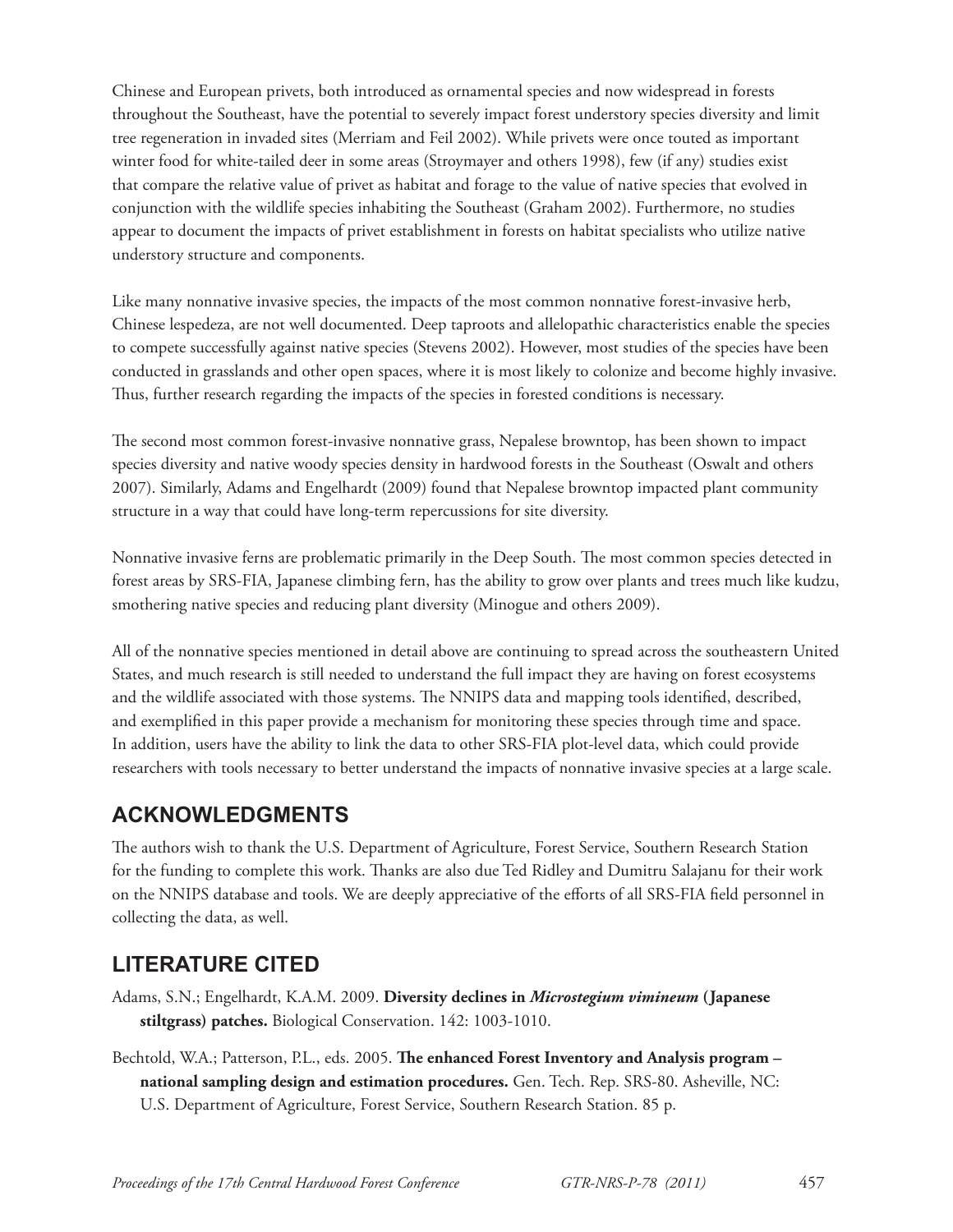- Bruce, K.A.; Cameron, G.N.; Harcombe, P.A. 1995. **Initiation of a new woodland type on the Texas coastal prairie by the Chinese tallow tree (***Sapium sebiferum* **(L) Roxb).** Bulletin of the Torrey Botanical Club. 122(3): 215-225.
- Dillenburg, L.R.; Whigham, D.F.; Teramura, A.H.; and Forseth, I.N. 1993. **Effects of below- and aboveground competition from the vines** *Lonicera japonica* **and** *Parthenocissus quinquefolia* **on the growth of the tree host** *Liquidambar styracifl ua***.** Oecologia. 93(1): 48-54.
- Graham, K.L. 2002. **Human influences on forest wildlife habitat.** In: Wear, D.N.; Greis, J.G., eds. Southern forest resource assessment. Gen. Tech. Rep. SRS-53. Asheville, NC: U.S. Department of Agriculture, Forest Service, Southern Research Station. 63-90.
- Lowe, S.; Browne, M.; Boudjelas, S.; De Poorter, M. 2000. **100 of the world's worst invasive alien species: a selection from the Global Invasive Species Database.** The Invasive Species Specialist Group (ISSG), World Conservation Union (IUCN). Available: www.issg.org/booklet.pdf. (Date accessed: November 2, 2009).
- Merriam, R.W.; Feil, E. 2002. **The potential impact of an introduced shrub on native plant diversity and forest regeneration.** Biological Invasions. 4(4): 369-373.
- Miller, J.H. 2003. **Nonnative invasive plants of southern forests: a field guide for identification and control.** Revised Gen. Tech. Rep. SRS-62. Asheville, NC: U.S. Department of Agriculture, Forest Service, Southern Research Station. 93 p.
- Minogue, P.J.; Jones, S.; Bohn, K.K.; Williams, R.L. 2009. **Biology and control of Japanese climbing fern (***Lygodium japonicum***).** University of Florida Cooperative Extension Service Publication FOR218. Gainesville, FL: University of Florida Institute of Food and Agricultural Sciences. 7 p.
- Oswalt, C.M.; Oswalt, S.N.; Clatterbuck, W.K. 2007. Effects of *Microstegium vimineum* (Trin.) A. Camus **on native woody species density and diversity in a productive mixed-hardwood forest in Tennessee.** Forest Ecology and Management. 242(2-3): 727-732.
- Oswalt, S.N. In press. **Chinese Tallow (***Triadica sebifera* **(L.) Small) population expansion in Louisiana, East Texas, and Mississippi.** Research Note. U.S. Department of Agriculture, Forest Service, Southern Research Station.
- Pimentel, D.; Zuniga, R.; and Morrison, D. 2005. **Update on the environmental and economic costs associated with alien-invasive species in the United States.** Ecological Economics. 52(3): 273-278.
- Stevens S. 2002 **Element stewardship abstract for** *Lespedeza cuneata* **(Dumont-Cours.) G. Don.** The Nature Conservancy. [online]. Available: http://www.imapinvasives.org/GIST/ESA/esapages/documnts/ lespcun.pdf (Date accessed: November 24, 2009).
- Stroymayer, K.A.K.; Warren, R.J; Johnson, A.J. 1998. **Chinese privet and the feeding ecology of whitetailed deer: the role of an exotic plant.** Journal of Wildlife Management. 62(4): 1321-1329.
- USDA Forest Service. 2007. **Forest Inventory and Analysis SRS core field guide version 4.0.** Asheville, NC: U.S. Department of Agriculture, Forest Service, Southern Research Station. Available: http://srsfia2.fs.fed.us/ (Date accessed: November 2, 2009).